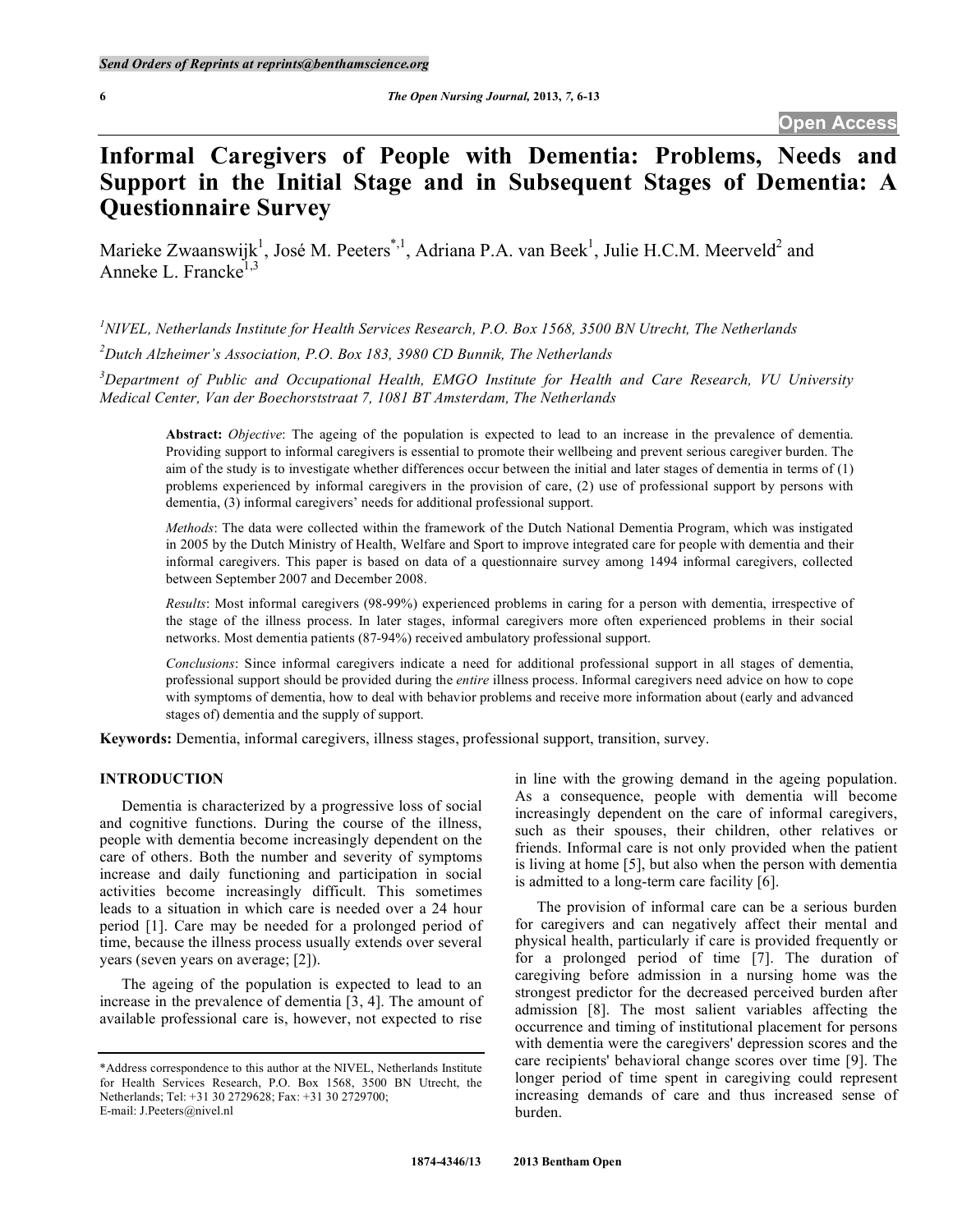This caregiver burden is not only associated with the provision of care, but also with the fact that informal caregivers have to learn to cope with the illness and changes in the behavior of the person with dementia. The progressive and often unpredictable course of dementia poses considerable challenges to informal caregivers. Carers reported losses at different levels within the family, and a range of methods used to cope with loss and to maintain their family functioning were identified [10]. The majority of caregivers receives little informal support, has poor knowledge of available formal services, and has difficulty planning ahead for the relative's future care needs. Caregivers themselves report a lack of preparedness to provide care [11]. So, providing support to informal caregivers is therefore essential to promote their wellbeing and prevent serious caregiver burden.

 In the Netherlands and other Western European countries, various professional support services, such as 'Alzheimer meeting points for patients and relatives', are available [12]. In spite of this, informal caregivers' needs for support often remain unmet, because they have difficulties finding the appropriate services and because professional care appears insufficiently attuned to informal caregivers' needs [13,14].

 To be able to adequately support informal caregivers, insight into the problems they experience in caring for a person with dementia and in their needs for support, is crucial. Although some studies have addressed the needs of informal caregivers [13-15], few have investigated whether informal caregivers' problems and needs change during the course of the illness. The increase in illness symptoms may cause caregivers of persons in later stages of dementia to experience more problems and to have a stronger need for additional professional support than caregivers of persons with initial symptoms of dementia [16]. On the other hand, it has been suggested that informal caregivers develop coping strategies and receive an increasing amount of professional support during the illness process, which may improve their ability to handle the changing condition and increasing needs of the person with dementia [17]. The question arises, therefore, whether there are differences between informal caregivers' needs and problems in various stages of the illness process. Answering this question is important to improve the tailoring of nursing care and other supportive services to informal caregivers' needs. This paper therefore investigates whether differences occur between the initial stage and later stages of dementia in terms of (1) the problems experienced by informal caregivers in the provision of informal care, (2) the use of professional support by persons with dementia, and  $(3)$  informal caregivers' needs for additional professional support.

### **METHODS**

 The data presented in this paper were collected within the framework of the Dutch National Dementia Program, which was instigated in 2005 by the Dutch Ministry of Health, Welfare and Sport to improve integrated care for people with dementia and their informal caregivers. The program included a survey to investigate the problems and needs experienced by informal caregivers of people with dementia [18].

 The recruitment of informal caregivers was conducted by trained volunteers from the Dutch Alzheimer's Association (a national association which aims to improve the situation of persons with dementia and their caregivers) and took place during support and information meetings organized by this Association. The volunteers provided informal caregivers with structured verbal and written information about the study and asked them to fill in the survey questionnaire, following a procedure described in the questionnaire manual [19]. In addition, some informal caregivers were recruited through professional care providers (e.g. case managers and professionals in day care or nursing homes). Since the volunteers did not systematically register how many informal caregivers were asked to participate in the study, we cannot calculate a reliable response rate.

 This paper is based on data of 1494 informal caregivers, collected between September 2007 and December 2008.

#### **Questionnaire**

 The questionnaire addresses problems and needs that informal caregivers may experience during the various stages of dementia [15]. The first three questions relate to problems that could have occurred during the initial occurrence of the symptoms of dementia (e.g. not being sufficiently familiar with available support options when the person was diagnosed with dementia, and not having received sufficient information about the symptoms and progression of dementia). Informal caregivers were asked whether they had experienced these problems. The subsequent questions refer to problems that may have occurred during the course of the illness, such as dealing with behavioral changes in the person with dementia, problems in the communication with health care providers, and the loss of contact with family and friends. Informal caregivers were asked to indicate whether these problems had occurred in the past two months.

 The questionnaire also investigates which types of ambulatory professional support the person with dementia is currently receiving and the informal caregiver's needs for additional professional support in caring for the person with dementia.

 Additionally, informal caregivers were asked to indicate since when the person with dementia had shown symptoms of dementia. More details of the contents and characteristics of the questionnaire are described elsewhere [15,19].

#### **Analyses**

 We used informal caregivers' evaluations of the period of time since the first occurrence of the symptoms of dementia to distinguish between people in the initial and subsequent stages of dementia. The initial stage was operationalized as having had symptoms of dementia for less than a year. In addition, a distinction was made between two stages in the subsequent course of dementia: having symptoms of dementia for 1 to 4 years, and for 4 years or more.

 The characteristics of people with dementia and their caregivers were analyzed with descriptive statistics. Chisquare tests, with  $p \le 0.01$ , and using SPSS 14.0, were used to test differences between informal caregivers of persons in the initial stage and in later stages of dementia.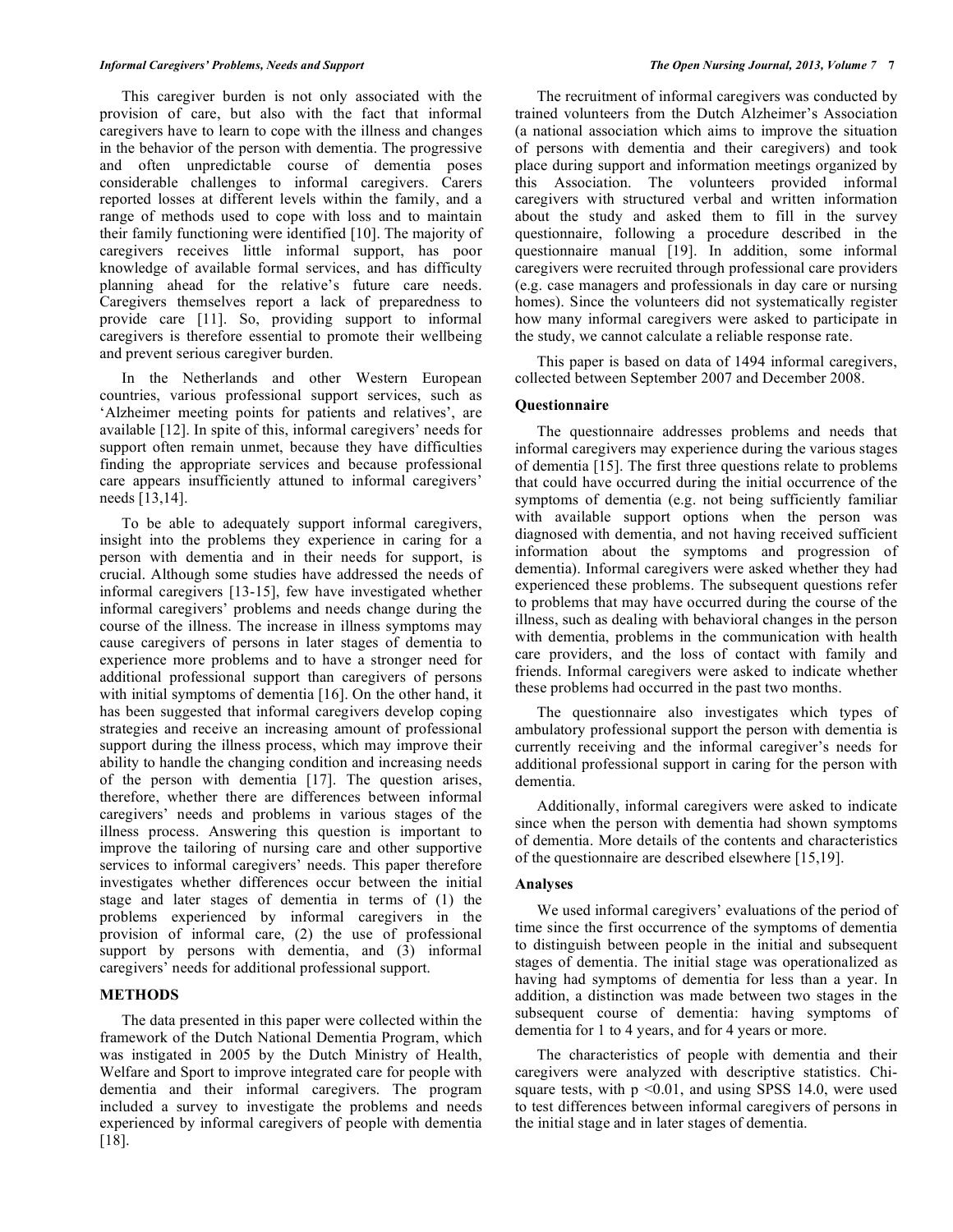# **Ethics**

 Informal caregivers received information about the aim and content of the research in an information letter which was sent together with the questionnaire. The anonymity of the informal caregivers was strictly preserved throughout the data entry and analysis process. According to Dutch law no approval of a Medical Ethics Committee is needed for survey research, not involving any intervention.

# **RESULTS**

 Characteristics of the participating informal caregivers and the persons with dementia are reported in Table **1**. Eighty-nine informal caregivers (6.0% of the total sample) had a relative in the initial stage of dementia (i.e. having had symptoms of dementia for less than a year), 744 (49.8%) informal caregivers had a relative who had had symptoms of dementia for 1-4 years, and 661 (44.2%) had a relative who had had dementia symptoms for 4 years or more.

 Informal caregivers in the three stages of dementia did not differ significantly with respect to age, gender and the frequency of providing informal care. During the later stages of dementia (> 1 year), informal care was mainly provided by the spouse and children of the person with dementia, whereas the amount of care provided by others (e.g.

|                                                 | <b>Stages of Dementia<sup>ª</sup></b> |                        |                        | Total    |         |  |
|-------------------------------------------------|---------------------------------------|------------------------|------------------------|----------|---------|--|
| <b>Informal Caregivers</b>                      | $< 1$ Year<br>$N=89$                  | 1-4 Years<br>$N = 744$ | > 4 Years<br>$N = 661$ | $N=1494$ | p       |  |
| Age                                             |                                       |                        |                        |          | 0.03    |  |
| $<$ 45 years old                                | 1.1                                   | 6.2                    | 3.7                    | 4.8      |         |  |
| 45 - 65 years old                               | 50.0                                  | 42.9                   | 39.1                   | 41.6     |         |  |
| 65 - 85 years old                               | 46.6                                  | 47.4                   | 54.5                   | 50.5     |         |  |
| $\geq$ 85 years old                             | 2.3                                   | 3.6                    | 2.6                    | 3.1      |         |  |
| Gender                                          |                                       |                        |                        |          | 0.43    |  |
| female                                          | 77.5                                  | 70.9                   | 71.8                   | 71.7     |         |  |
| male                                            | 22.5                                  | 29.1                   | 28.2                   | 28.3     |         |  |
| <b>Relationship to the Person with Dementia</b> |                                       |                        |                        |          | $0.00*$ |  |
| spouse                                          | 54.5                                  | 53.1                   | 64.4                   | 58.2     |         |  |
| son/daughter (in-law)                           | 29.5                                  | 41.5                   | 31.6                   | 36.4     |         |  |
| other                                           | 15.9                                  | 5.4                    | 4.0                    | 5.4      |         |  |
| <b>Frequency of Providing Informal Care</b>     |                                       |                        |                        |          | 0.64    |  |
| daily                                           | 58.4                                  | 58.5                   | 63.3                   | 60.6     |         |  |
| 3-6 times a week                                | 19.1                                  | 19.0                   | 16.3                   | 17.8     |         |  |
| 1-2 times a week                                | 16.9                                  | 18.4                   | 16.8                   | 17.6     |         |  |
| $\leq$ 1 time a week                            | 5.6                                   | 4.1                    | 3.6                    | 4.0      |         |  |
| <b>Persons with Dementia</b>                    |                                       |                        |                        |          |         |  |
| Age                                             |                                       |                        |                        |          | $0.00*$ |  |
| <45 years old                                   | 0.0                                   | 0.1                    | 0.2                    | 0.1      |         |  |
| 45 - 65 years old                               | 10.3                                  | 3.7                    | 8.6                    | 6.3      |         |  |
| 65 - 85 years old                               | 72.4                                  | 69.8                   | 69.4                   | 69.8     |         |  |
| $\geq$ 85 years old                             | 17.2                                  | 26.3                   | 21.9                   | 23.8     |         |  |
| <b>Gender</b>                                   |                                       |                        |                        |          |         |  |
| female                                          | 55.1                                  | 55.0                   | 51.6                   | 53.5     |         |  |
| male                                            | 44.9                                  | 45.0                   | 48.4                   | 46.5     |         |  |
| <b>Current Living Situation</b>                 |                                       |                        |                        |          | $0.00*$ |  |
| in his/her own home or with a child             | 85.4                                  | 79.6                   | 65.3                   | 73.6     |         |  |
| in nursing home or home for the elderly         | 14.6                                  | 20.4                   | 34.7                   | 26.4     |         |  |

\*Differences between the stages of dementia are statistically significant (chi-square test, p < 0.01)

a Evaluated by the informal caregiver.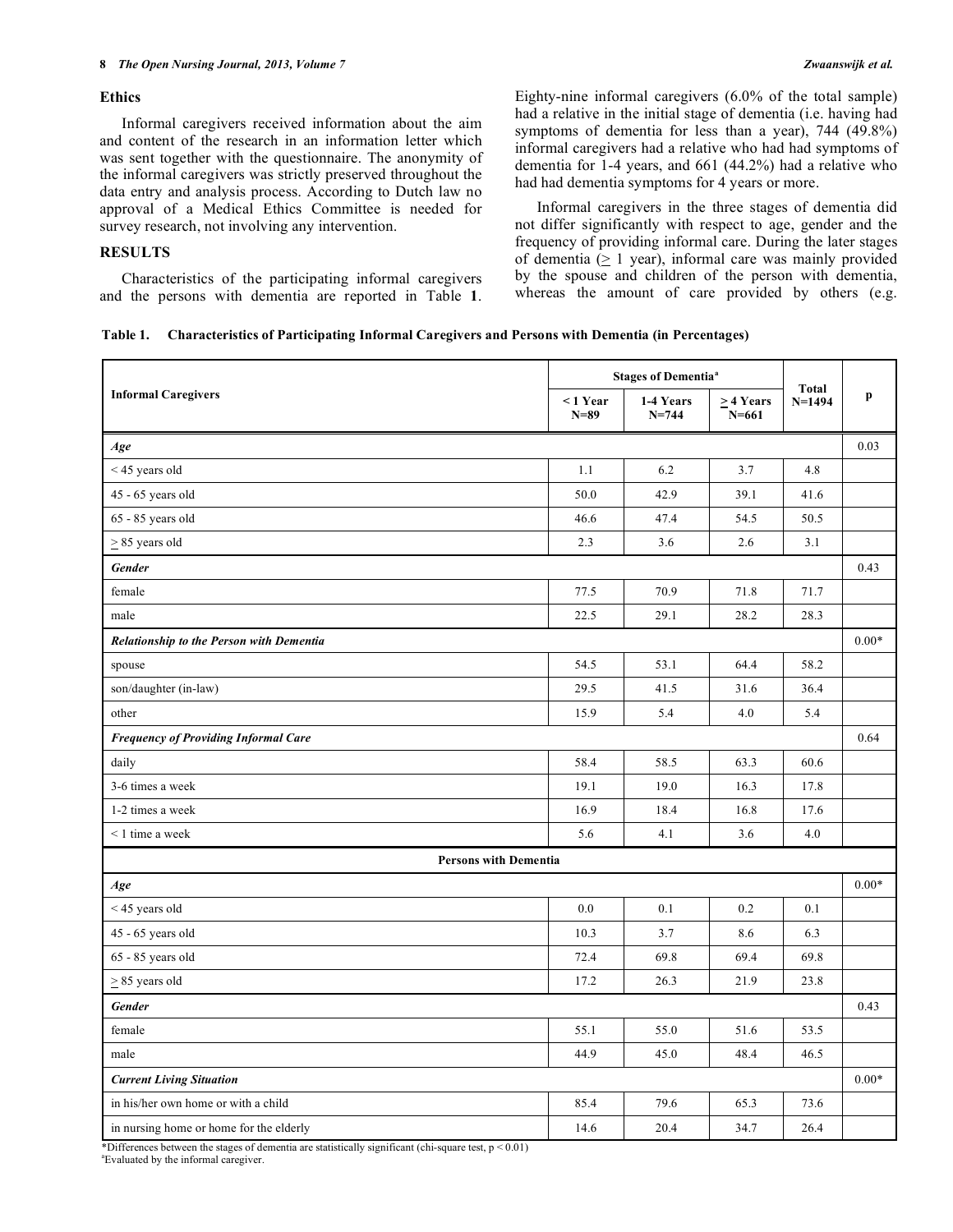#### *Informal Caregivers' Problems, Needs and Support The Open Nursing Journal, 2013, Volume 7* **9**

neighbors or friends) decreased. Persons in the later stages of dementia were significantly older and more frequently lived in a nursing home or home for the elderly than persons in the initial stage of dementia.

### **Problems Experienced by Informal Caregivers**

 Almost all informal caregivers experienced problems in caring for the person with dementia. This applied to informal caregivers of people in the initial stage of dementia (98.9% experienced problems), as well as to informal caregivers of people who had had symptoms of dementia for a longer period of time  $(1-4 \text{ years: } 99.1\% \div 4 \text{ years: } 98.0\% \div \text{ chi}$ square test,  $p > 0.01$ ). The problems most frequently mentioned are listed in Table **2**. Changes in the behavior of the person with dementia and dreading the person's admission to a nursing home were the problems that informal caregivers most frequently mentioned in the initial stage as well as in subsequent stages of dementia.

 Table **2** shows some significant differences in problems experienced by informal caregivers of people in the initial stage and in subsequent stages of dementia. Informal caregivers of people in subsequent stages of dementia more often experienced problems in their social networks than informal caregivers of people in the initial stage of dementia.

This is reflected by the finding that 49.1% of the informal caregivers of persons who had had symptoms of dementia for at least 4 years reported having less contact with friends and acquaintances, in contrast with a mere 25.6% of informal caregivers of persons in the initial stage of dementia. Problems such as loneliness and less contact with relatives were also mentioned significantly more often by informal caregivers of persons in subsequent stages of dementia.

 Informal caregivers of persons in later stages of dementia often experienced the care for their relative with dementia as physically too demanding. They also feared that health problems might occur because of the relative having difficulties in communicating physical ailments. They reported these problems significantly more often than informal caregivers of people in the initial stage of dementia (chi-square test,  $p<0.01$ ).

# **The Use of Ambulatory Types of Professional Support**

 Most informal caregivers reported that their relative received some kind of ambulatory professional support, in the initial stage of dementia (86.5%), as well as in later stages (1-4 years:  $91.1\%$ ;  $\geq 4$  years:  $93.6\%$ ; chi-square test, p $>0.01$ ). Table **3** presents the various types of professional support used. Day

|  | Table 2. Problems Experienced by Informal Caregivers in Caring for a Person with Dementia (in Percentages) |  |  |  |  |  |
|--|------------------------------------------------------------------------------------------------------------|--|--|--|--|--|
|--|------------------------------------------------------------------------------------------------------------|--|--|--|--|--|

|                                                                                                                  | <b>Stages of Dementia<sup>ª</sup></b> |                                      |                                 |                            |         |  |
|------------------------------------------------------------------------------------------------------------------|---------------------------------------|--------------------------------------|---------------------------------|----------------------------|---------|--|
| <b>Problems</b>                                                                                                  | $\leq 1$<br>Year<br>$N=89$            | $1 - 4$<br><b>Years</b><br>$N = 744$ | >4<br><b>Years</b><br>$N = 661$ | <b>Total</b><br>$N = 1494$ | p       |  |
| Has problems dealing with changes in the behavior of the person with dementia                                    | 75.9                                  | 79.1                                 | 78.0                            | 78.4                       | 0.73    |  |
| Dreads the person's admission to a nursing home                                                                  | 59.0                                  | 62.0                                 | 58.7                            | 60.4                       | 0.45    |  |
| The care for the person with dementia is often emotionally too demanding                                         | 48.2                                  | 52.8                                 | 58.2                            | 54.9                       | 0.06    |  |
| Was not sufficiently familiar with available support options when the person was<br>diagnosed with dementia      | 46.6                                  | 47.0                                 | 51.0                            | 48.7                       | 0.30    |  |
| Is worried that the behavior of the person with dementia will cause unsafe situations in<br>or around the house  | 42.0                                  | 49.7                                 | 42.1                            | 45.9                       | 0.02    |  |
| Has less contacts with friends or acquaintances due to the illness of the person with<br>dementia                | 25.6                                  | 36.7                                 | 49.1                            | 41.5                       | $0.00*$ |  |
| Cannot leave the care for the person with dementia to others when needed                                         | 39.5                                  | 42.4                                 | 39.1                            | 40.8                       | 0.47    |  |
| Feels lonely                                                                                                     | 23.3                                  | 36.9                                 | 47.0                            | 40.6                       | $0.00*$ |  |
| Cannot adequately cope with the grief over the deteriorating situation of the person with<br>dementia            | 39.8                                  | 39.5                                 | 41.2                            | 40.3                       | 0.81    |  |
| Finds it hard to make decisions for the person with dementia                                                     | 45.3                                  | 39.3                                 | 39.4                            | 39.7                       | 0.55    |  |
| Thinks that health problems may occur because of the person's difficulty with<br>communicating physical ailments | 27.3                                  | 34.2                                 | 45.1                            | 38.6                       | $0.00*$ |  |
| Has received insufficient information about the symptoms and progression of dementia                             | 34.5                                  | 33.9                                 | 41.8                            | 37.4                       | 0.01    |  |
| Has the feeling of being on his/her own in caring for the person with dementia                                   | 31.8                                  | 36.1                                 | 38.6                            | 36.9                       | 0.38    |  |
| Does not sufficiently know how to deal with the person's resistance                                              | 39.3                                  | 37.7                                 | 32.0                            | 35.3                       | 0.07    |  |
| The care for the person with dementia is often physically too demanding                                          | 14.9                                  | 27.7                                 | 37.0                            | 31.0                       | $0.00*$ |  |
| Contacts with relatives have been diminished due to the illness of the person with<br>dementia                   | 16.1                                  | 24.3                                 | 36.3                            | 29.0                       | $0.00*$ |  |

The questionnaire addressed a total number of 35 problems. This table reports the problems most frequently mentioned by informal caregivers.

\*Differences between the stages of dementia are statistically significant (chi-square test,  $p < 0.01$ )

a Evaluated by the informal caregiver.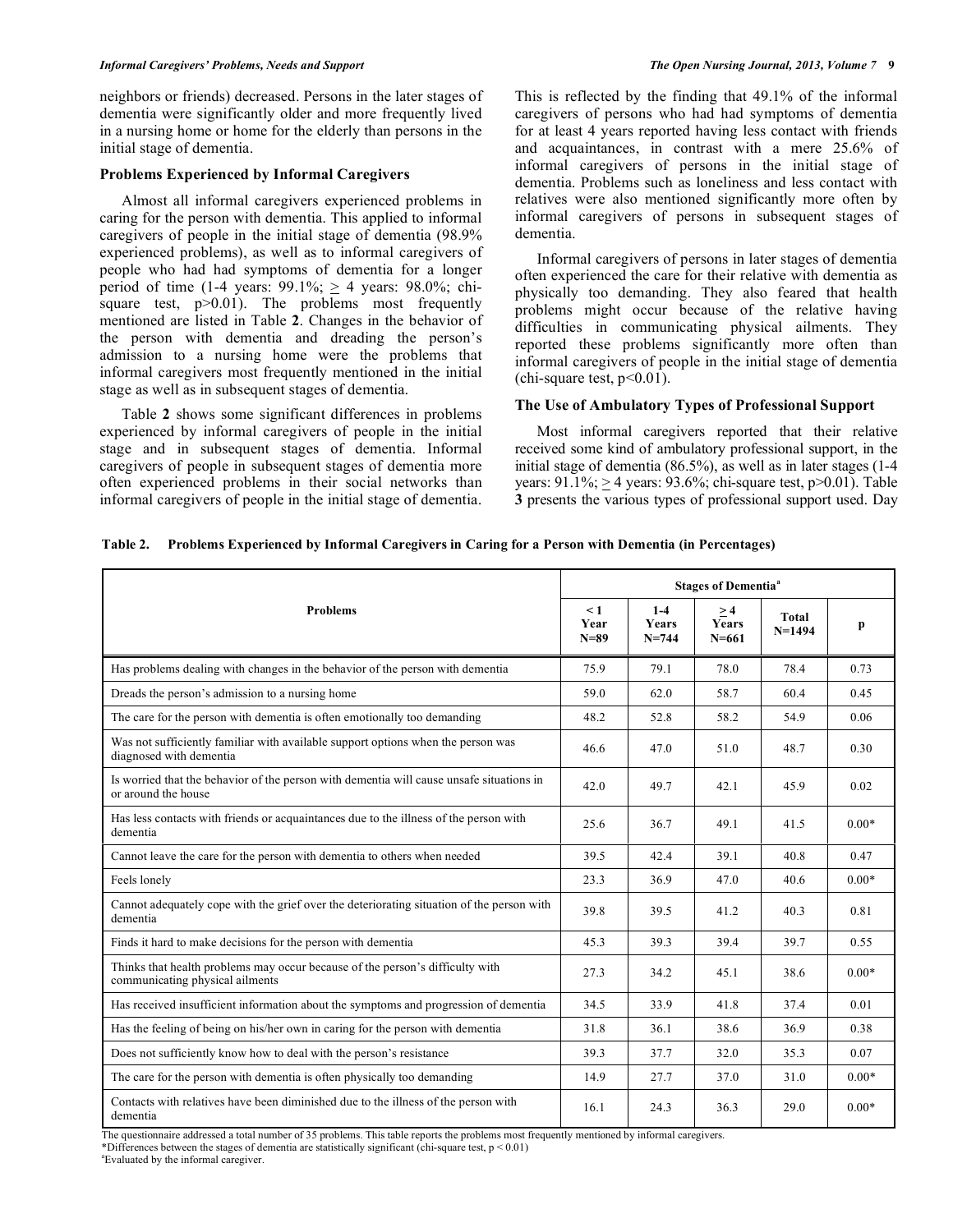treatment, day care and assistance with housekeeping were used most often. We expected that because of the progress of the disease, and because people might be better informed about support options when time progresses, the use of professional support would increase over time. However, contrary to our expectations, the number of persons with dementia who made use of specific types of professional support did not significantly increase (see Table **3**). The majority (61.7%) of the persons, who received some kind of professional support, used more than one type of support concurrently. Also this percentage did not differ significantly for persons in the three stages of dementia (chi-square test, p>0.01). On average, persons with dementia concurrently received 1.8 types of ambulatory professional support (sd. 1.3).

### **Needs for Additional Professional Support**

 Most informal caregivers indicated a need for additional professional support in caring for the person with dementia. This percentage was comparable for caregivers of persons in the initial stage  $(< 1$  year; 65.2%) and in later stages of dementia  $(1 -$ 4 years:  $60.9\%$ ;  $> 4$  years:  $58.4\%$ ; chi-square test,  $p > 0.01$ ). The majority (88.9%) of the informal caregivers, who indicated a need for additional professional support, wanted support on more than one domain. The main domains on which informal caregivers needed additional support are listed in Table **4**. This table shows that the needs for additional support vary, but mainly concern advice and information. Informal caregivers of persons in the initial stage and in subsequent stages of dementia reported needs for additional professional support on similar domains, although a significant difference between these groups is the need for information about the availability of professional support in the region. Significantly more informal caregivers of persons in the initial stage of dementia (27.0%) than in later stages of dementia (1-4 years:  $19.4\%$ ;  $\geq 4$  years:  $14.5\%$ ; chisquare test,  $p<0.01$ ) indicated a need for this kind of information.

# **DISCUSSION**

 The future increase in the number of people with dementia [3,4] is not expected to be reflected by an increase in the availability of professional care. Informal caregivers will therefore become increasingly important in the care for people with dementia. Insight into informal caregivers' problems and needs is essential to develop a care supply that is tailored to these needs, and that will positively affect informal caregivers' burden and wellbeing. To our knowledge, this study is the first to investigate the differential problems and needs of informal caregivers in various stages of dementia.

 The majority of informal caregivers experienced problems in caring for a person with dementia, regardless of the stage of the illness process (cf. 19). In the initial stage as well as in later stages of dementia, informal caregivers mainly experienced problems in adapting to changes in the behavior of the person with dementia. Previous research has shown that these behavioral changes negatively affect informal caregivers' wellbeing [20-22]. Informal caregivers also dreaded the person's admission to a nursing home during all stages of the illness process.

 Although dementia is characterized by an increase in the number and severity of symptoms and in the extent to which the person is dependent on the care of others, these changes were not reflected by an increase in the use of various types of ambulatory professional support in our sample. Our data did, however, not concern the frequency with which these types of support were provided, and an increase could have occurred in that respect.

 A considerable percentage of informal caregivers indicated a need for additional professional support, both in the first year of dementia (65.2%) and in subsequent years (60.9% and 58.4%). In addition to the mainly practical types of support (e.g. day care and assistance with housekeeping) that persons with dementia already received, informal caregivers' needs for additional support mainly concerned advice about dealing with the behavior of the person with dementia and information about dementia and the supply of support. Informal caregivers of persons with initial symptoms of dementia additionally indicated a need for information about the availability of professional support in

|                                                                      | <b>Stages of Dementia<sup>a</sup></b> |                        |                          |                   |      |  |
|----------------------------------------------------------------------|---------------------------------------|------------------------|--------------------------|-------------------|------|--|
| <b>Professional Support</b>                                          | $< 1$ Year<br>$N = 89$                | 1-4 Years<br>$N = 744$ | $>4$ Years<br>$N = 661$  | Total<br>$N=1494$ | p    |  |
| Day treatment, day care, meeting centre                              | 38.2                                  | 49.9                   | 50.2                     | 49.3              | 0.10 |  |
| Assistance with housekeeping                                         | 34.8                                  | 38.3                   | 36.3                     | 37.2              | 0.66 |  |
| Assistance with personal care                                        | 32.6                                  | 35.6                   | 37.2                     | 36.1              | 0.64 |  |
| Medical treatment                                                    | 12.4                                  | 21.2                   | 22.1                     | 21.1              | 0.11 |  |
| Consultations with a dementia counselor or counselor for the elderly | 15.7                                  | 19.5                   | 17.9                     | 18.5              | 0.57 |  |
| Case management                                                      | 15.7                                  | 15.9                   | 13.6                     | 14.9              | 0.48 |  |
| Number of persons receiving some kind of professional support        | $\leq$ 1 year<br>$N = 77$             | 1-4 years<br>$N = 684$ | $>$ 4 years<br>$N = 619$ | Total<br>$N=1406$ | p    |  |
| Receiving $> 1$ type of professional support                         | 54.5                                  | 63.7                   | 62.4                     | 61.7              | 0.28 |  |

Note. The table does not indicate the frequency with which types of support were provided.

Differences between the stages of dementia are not statistically significant (chi-square test,  $p > 0.01$ ) a Evaluated by the informal caregiver.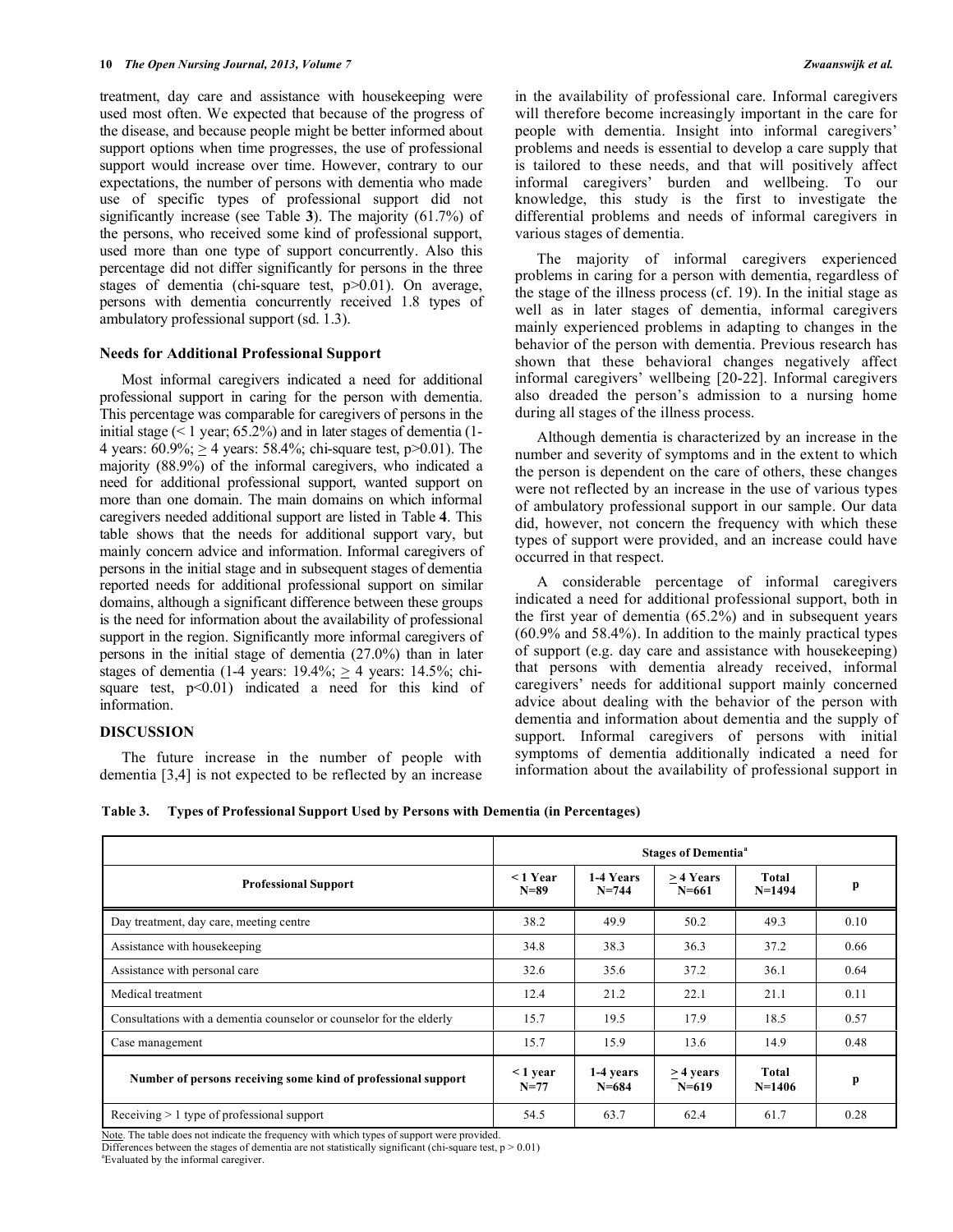| <b>Needs for Additional Professional Support</b>                                                                              |      | <b>Stages of Dementia<sup>a</sup></b> |                          |                     |         |
|-------------------------------------------------------------------------------------------------------------------------------|------|---------------------------------------|--------------------------|---------------------|---------|
|                                                                                                                               |      | $1 - 4$<br><b>Years</b><br>$N = 744$  | >4<br>Years<br>$N = 661$ | Total<br>$N = 1494$ | p       |
| <b>Advice</b>                                                                                                                 |      |                                       |                          |                     |         |
| - I need to know what to do when the person with dementia is afraid, angry or confused                                        | 21.3 | 25.0                                  | 21.2                     | 23.1                | 0.22    |
| - I need to know how to deal with the apathy of the person with dementia                                                      | 14.6 | 18.4                                  | 15.2                     | 16.7                | 0.23    |
| - I need to learn how to cope with changes in the behavior of the person with dementia                                        | 16.9 | 15.7                                  | 11.5                     | 13.9                | 0.05    |
| - I need to know how to undertake activities with the person with dementia                                                    | 18.0 | 13.6                                  | 9.5                      | 12.1                | 0.01    |
| - I need to know how to deal with aggression of the person with dementia                                                      | 6.7  | 11.8                                  | 12.6                     | 11.9                | 0.28    |
| <b>Information</b>                                                                                                            |      |                                       |                          |                     |         |
| - I need information about the availability of professional support in the region                                             | 27.0 | 19.4                                  | 14.5                     | 17.7                | $0.00*$ |
| - I need information about the legal regulations/allowances in case of admission to a<br>nursing home or home for the elderly | 12.4 | 14.8                                  | 14.7                     | 14.6                | 0.83    |
| - I need information about the progression of dementia                                                                        | 15.7 | 14.4                                  | 10.5                     | 12.7                | 0.06    |
| - I need information about the support offered by nursing homes                                                               | 16.9 | 11.0                                  | 10.2                     | 11.0                | 0.17    |
| <b>Emotional Support</b>                                                                                                      |      |                                       |                          |                     |         |
| - I need someone to take away the feeling that I am the only one looking after the<br>person with dementia                    | 14.6 | 12.9                                  | 14.4                     | 13.7                | 0.69    |
| - I need someone to look after the person with dementia now and then                                                          | 7.9  | 14.7                                  | 12.1                     | 13.1                | 0.12    |
| <b>Practical Support</b>                                                                                                      |      |                                       |                          |                     |         |
| - I need support with chores in and around the house (e.g. repairs, garden)                                                   | 12.4 | 11.3                                  | 12.6                     | 11.9                | 0.75    |

| Table 4. Informal Caregivers' Needs for Additional Professional Support in the Care for Persons with Dementia (in Percentages) |  |  |
|--------------------------------------------------------------------------------------------------------------------------------|--|--|
|                                                                                                                                |  |  |

The questionnaire addressed a total number of 59 needs for additional support. This table reports the needs most frequently mentioned by informal caregivers. \*Difference between the stages of dementia is statistically significant (chi-square test,  $p < 0.01$ )

a Evaluated by the informal caregiver.

the region. This is in line with previous research [13, 22, 23], which suggests that informal caregivers' use of supportive services may be limited by their lack of awareness of available services. The variation, fragmentation and continuous changes in available services can cause informal caregivers to experience difficulties in finding the appropriate services [14].

 Although the percentage of informal caregivers who experienced problems in caring for the person with dementia was not significantly higher in later stages of the dementia process, some specific problems do increase as the illness proceeds: loneliness and less contact with family, friends and acquaintances were problems more frequently mentioned by informal caregivers of persons who had had symptoms of dementia for a longer period of time [19]. In line with previous research [24], our results indicate that the social networks of informal caregivers are negatively affected by caring for a person with dementia for an extended period of time. Moreover, informal caregivers of persons in later stages of dementia more often considered the care for the person with dementia as physically too demanding, and they more often indicated that health problems may arise because the person with dementia has difficulties in communicating physical ailments.

# **LIMITATIONS**

 Informal caregivers who participated in the study were recruited during support and information meetings organized by the Dutch Alzheimer's Association and through professional care providers. Although this procedure enabled us to recruit informal caregivers of persons in various stages of the illness process, supportive services of this kind may be used mainly by informal caregivers who experience problems in caring for a person with dementia and/or who experience a need for additional support. This may have led to an overestimation of perceived problems and needs for additional support in our sample. On the other hand, informal caregivers who do not use such supportive services may also have no access to other forms of support. In this regard, our results may have led to an underestimation of informal caregivers' perceived problems and needs for additional support.

 Our operationalization of the stages of dementia was based on informal caregivers' evaluations. This may have caused some bias, because informal caregivers may not always be able to evaluate adequately when the symptoms of dementia have occurred. Informal caregivers, however, are often involved in the care for the person with dementia more directly and for a longer period of time than professional caregivers. Therefore, their ability to evaluate when symptoms of dementia started to occur may sometimes be better than that of professional caregivers. Future research should investigate to what extent the evaluations of professionals and informal caregivers differ in this respect.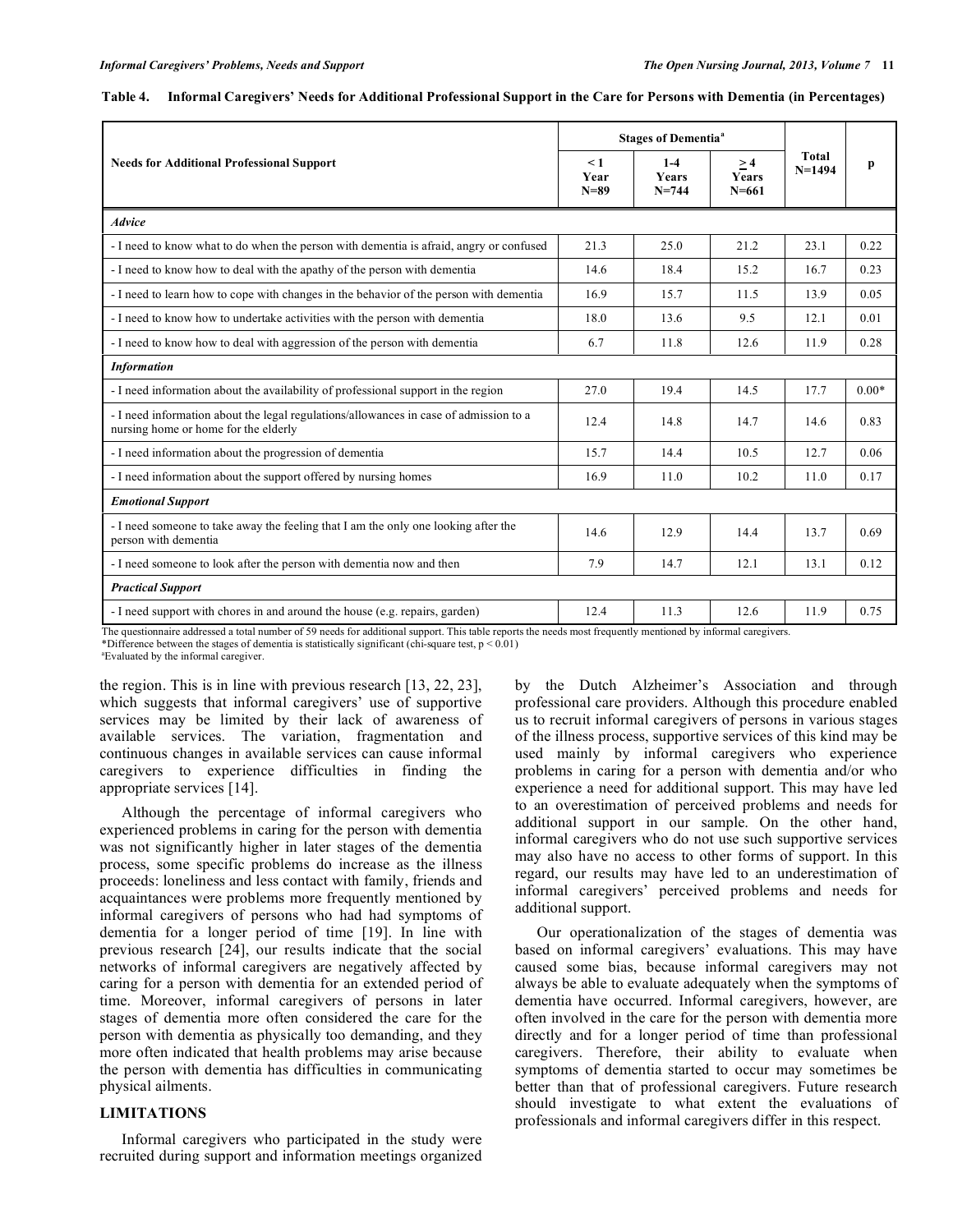Due to the study's cross sectional design, we could not monitor individual changes in informal caregivers' problems, needs and service use over time. Longitudinal studies are needed to obtain a more complete picture of how informal caregivers' problems, needs and service use develop during the course of the illness.

### **CONCLUSIONS**

 Almost all informal caregivers experience psychosocial problems and support needs in both the initial and later stages of dementia. Therefore it appears to be important that nurses and other professionals involved in dementia care provide support to informal caregivers, education and coaching during the *entire* illness process. It is recommended that informal caregivers are provided with practical advice on how to cope with symptoms of dementia, on how to deal with the behavior of the person with dementia and that they receive more information about (early and advanced stages of) dementia and the supply of support. Nurses or case managers specializing in supporting informal caregivers and persons with dementia may play a role in providing such practical advice and information.

 In addition, this study also revealed some differences between informal caregivers' problems and needs in the initial stage and the later stages of dementia. Addressing these differences may make it possible to tailor nursing care more closely to the needs of informal caregivers. Firstly, informal caregivers of persons with initial symptoms of dementia may be provided with information about the availability of professional support in the region. Websites providing customized advice about available care and welfare services may be useful in this respect [12].

 Secondly, informal caregivers' social networks are negatively influenced by the prolonged care for a person with dementia. Offering respite care to informal caregivers of persons in later stages of dementia may reduce their caring duties and may thereby enable them to spend time maintaining their contacts with friends and relatives. Contacts with other informal caregivers of persons with dementia may also be important in this respect.

#### **AUTHORS' CONTRIBUTIONS**

 Marieke Zwaanswijk conducted the conception and design of the study, data analysis and interpretation on the data, drafting and preparation of the manuscript. José M. Peeters and Adriana P.A. van Beek conducted the conception and design of the study, the interpretation of the data and consultation. Julie H.C.M. Meerveld did the acquisition of subjects and commentated on the findings of the study. Anneke L. Francke contributed to the conception and design of the study and the manuscript, supervision of analysis of the data and drafting the manuscript. José M. Peeters, Adriana P.A. van Beek and Anneke L. Francke reviewed the paper. All authors read and approved the final manuscript.

### **CONFLICT OF INTEREST**

 Authors declare that they have no conflict of interest by any means with respect to the instant research manuscript.

#### **ACKNOWLEDGEMENTS**

 This study was financially supported by the Dutch Alzheimer's Association, a non-profit national organization aiming to improve the situation of persons with dementia and their caregivers. We thank the Dutch Alzheimer's Association for funding this study. We thank the informal caregivers who participated in the study for their contributions.

### **REFERENCES**

- [1] Andrieu S, Bocquet H, Joel A, *et al*. REAL. FR Group: Changes in informal care over one year for elderly persons with Alzheimer's disease. J Nutr Health Aging 2005; 9(2): 121-6.
- [2] Mölsä PK, Marttila RJ, Rinne UK: Survival and cause of death in Alzheimer's disease and multi-infarct dementia. Acta Neurol Scand 1986; 74(2): 103-7.
- [3] Ferri CP, Prince M, Brayne C, *et al*. Alzheimer's Disease International, 2005. Global prevalence of dementia: A Delphi consensus study. Lancet 2005; 366(9503): 2112-27.
- [4] Wancata J, Musalek M, Alexandrowicz R, Krautgartner M. Number of dementia sufferers in Europe between the years 2000 and 2050. Eur Psychiatry 2003; 18(6): 306-13.
- [5] Papastavrou E, Kalokerinou A, Papacostas SS, Tsangari H, Sourtzi P. Caregiving for a relative with dementia: Family caregiver burden. J Adv Nurs 2007; 58(5): 446-57.
- [6] Gräsel E. When home care ends changes in the physical health of informal caregivers caring for people with dementia: A longitudinal study. J Am Geriatr Soc 2002; 50(5): 843-9.
- [7] Schulz R, Martire LM. Family caregiving of persons with dementia: Prevalence, health effects, and support strategies. Am J Geriatr Psychiatry 2004; 12(3): 240-249.
- [8] Yeh S, Johnson MA, Wang S. The changes in caregiver burden following nursing home placement. Int J Nurs Stud 2002; 39(6): 591-600.
- [9] Coelho, DP, Hooker, K, Bowman S. Institutional placement of persons with dementia. What predicts occurence and timing? J Fam Nurs 2007; 13(2): 253-77, doi: 10.1177/107484070730 0947.
- [10] Bull, MA. Losses in families affected by dementia: Coping strategies and service issues. J Fam Stud 1998; 4(2): 187-99.
- [11] Ducharme F, Lévesque L, Lachance L, Kergoat MJ, Coulombe R. Challenges associated with transition to caregiver role following diagnostic disclosure of Alzheimer disease: A descriptive study. Int J Nurs Stud 2011; doi:10.1016/j.ijnurstu.2011.02.011.
- [12] Van der Roest HG, Meiland FJ, *et al*. Finding the service you need: Human centered design of a Digital Interactive Social Chart in DEMentia care (DEM-DISC). Stud Health Technol Inform 2008; 137: 210-24.
- [13] Van der Roest HG, Meiland FJ, Maroccini R, Comijs HC, Jonker C, Dröes, RM. Subjective needs of people with dementia: A review of the literature. Int Psychogeriatr 2007; 19(3): 559-92.
- [14] Van der Roest HG, Meiland FJM, Comijs HC, *et al*. What do community-dwelling people with dementia need? A survey of those who are known to care and welfare services. Int Psychogeriatr 2009; 21 (5): 949-65.
- [15] Peeters JM, Van Beek APA, Meerveld JHCM, Spreeuwenberg PMM, Francke AL. Informal caregivers of persons with dementia, their use of and needs for specific professional support: A survey of the National Dementia Programme. BMC Nurs 2010; 7(9): 9.
- [16] Perren S, Schmid R, Wettstein A. Caregivers' adaptation to change: The impact of increasing impairment of persons suffering from dementia on their caregivers' subjective well-being. Aging Mental Health 2006; 10(5): 539-48.
- [17] Wijeratne C. Review: Pathways to morbidity in carers of dementia sufferers. Int Psychogeriatr 1997; 9(1): 69-79.
- [18] Van der Poel K, Van Beek APA: Ontwikkeling vragenlijst 'Wensen en problemen van mantelzorgers van mensen met dementie' [Development of the questionnaire 'Needs and problems of informal caregivers of persons with dementia']. Utrecht: NIVEL; 2006. Available at: www.nivel.nl. Accessed October 27, 2010.